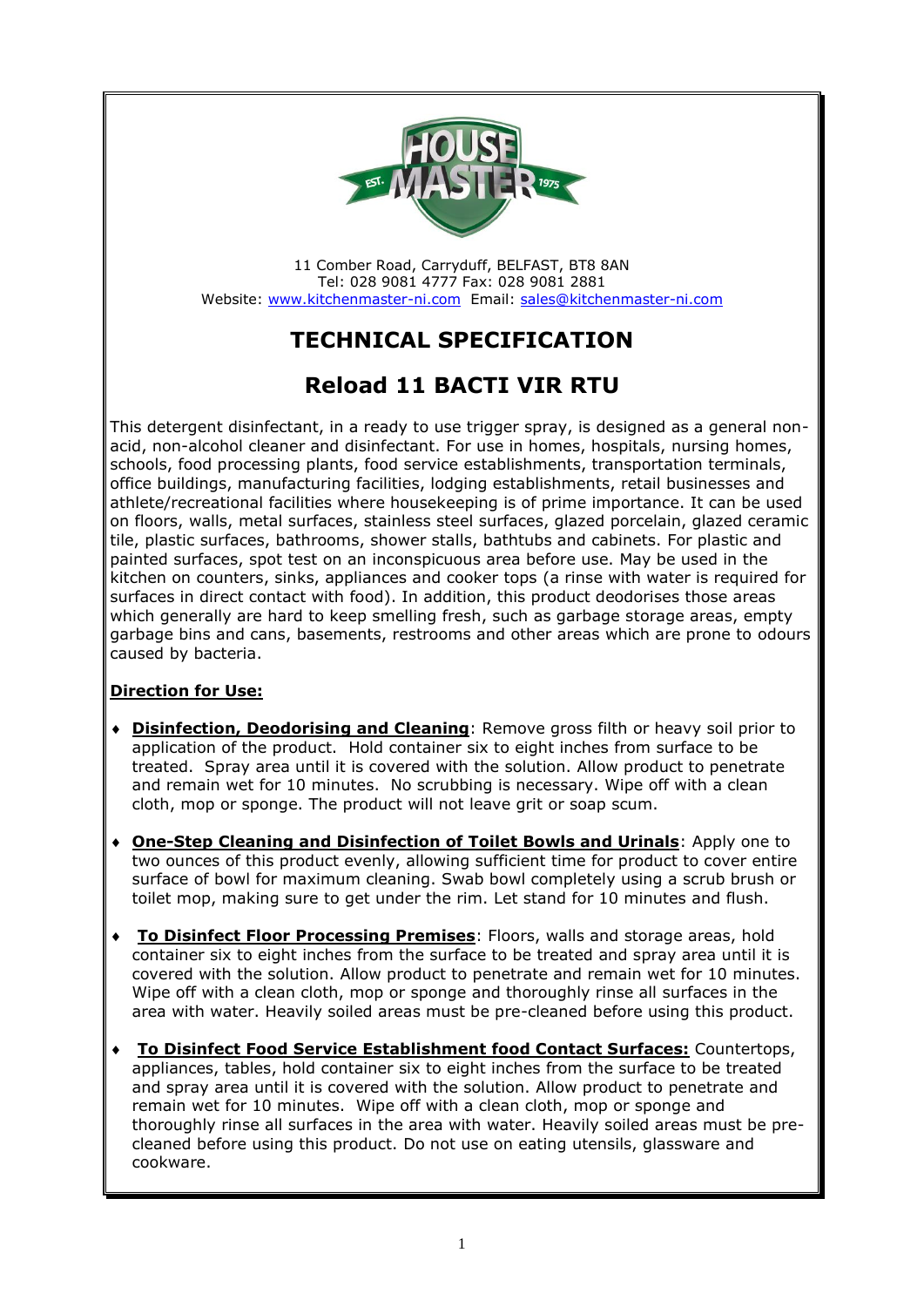

11 Comber Road, Carryduff, BELFAST, BT8 8AN Tel: 028 9081 4777 Fax: 028 9081 2881 Website: [www.kitchenmaster-ni.com](http://www.kitchenmaster-ni.com/) Email: [sales@kitchenmaster-ni.com](mailto:sales@kitchenmaster-ni.com)

# **TECHNICAL SPECIFICATION**

## **Reload 11 BACTI VIR RTU**

**PROPERTIES: SPECIFICATION:**<br>Appearance @ 20°C *Purple, clear, non v* pH (neat) 13 Odour None Specific Gravity @ 20°C<br>Flammability determines a subset of the Non-flammability

Purple, clear, non viscous liquid Non-flammable

### **STORAGE:**

Store in original container and protect from extremes of temperature. Do not store in direct sunlight nor allow the product to freeze. Shelf life (in unopened original container) is a minimum of 18 months.

### **SAFETY ADVICE:**

Under the new GHS Standard this product is classified as Corrosive. Please refer to section 2.2 of the Safety Data Sheet for more information. Test certificate for BS EN 1276 and BS EN 14476.

#### **PACK SIZES:**

6x750ml case (144 per pallet) 4x5L case (48 per pallet)